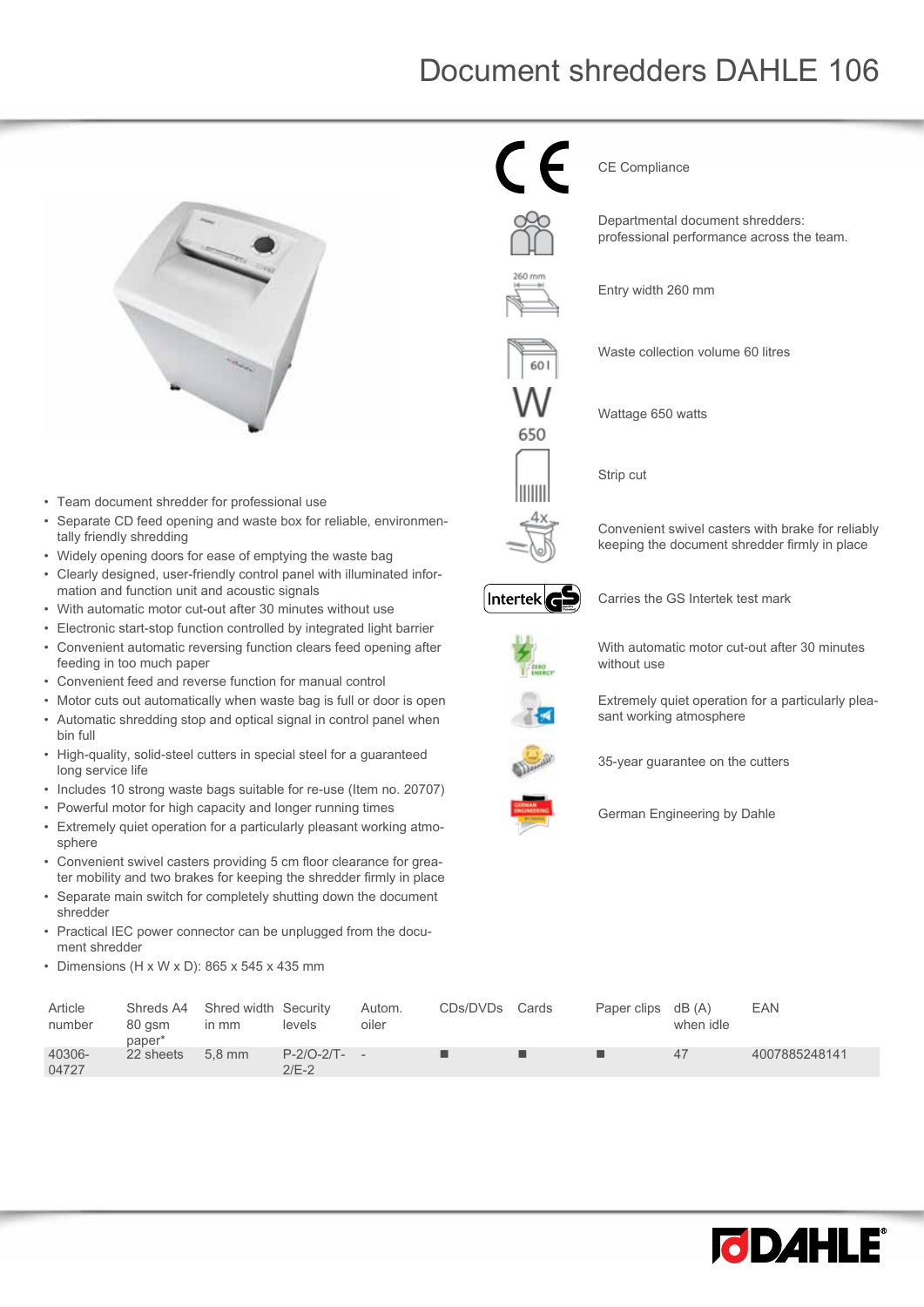## Document shredders DAHLE 106



Dahle Waste 106 document shredder Dahle Waste 106 document shredder Dahle Waste 106 document shredder



Dahle Waste 106 document shredder Dahle Waste 106 document shredder Dahle Waste 106 document shredder







Separate main switch is located on the rear of the document shredder and completely disconnects it from the mains power supply



Detachable IEC power plug makes the document shredder quick and easy to move from A to B



Pull-out rounded top frame that's kind on the fingers when changing the waste bag